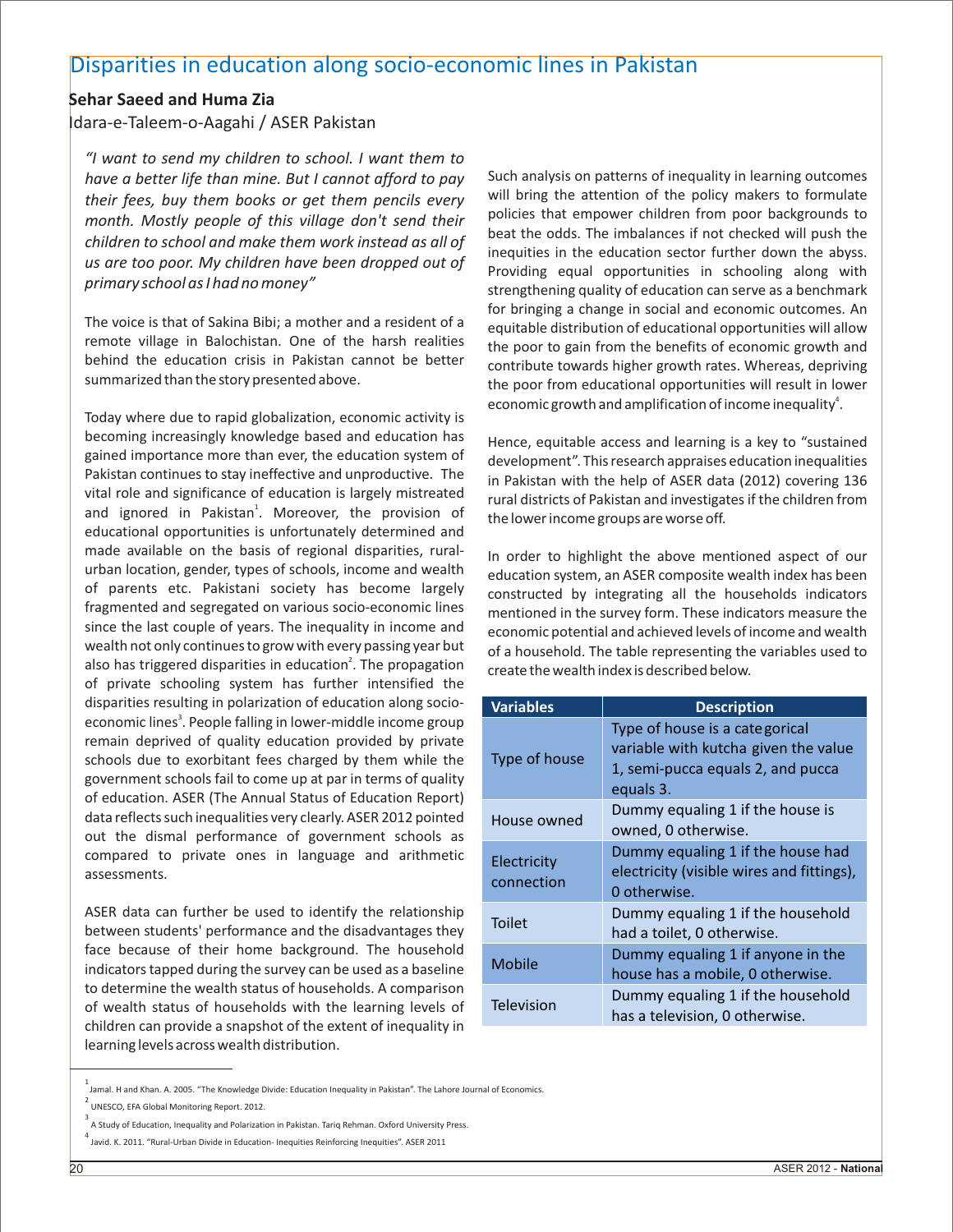has the highest level of children enrolled in government groups. schools (91%) whereas the remaining 9% of the children are enrolled in the private sector schools. The second quintile, which is poorer, has 82% children enrolled in government schools and 18% children enrolled in private schools. The third quintile, richer, has 75% children enrolled in government schools and 25% in private schools. The richest quintile has the highest number of children enrolled in private schools (40%) and the lowest percentage of children in government schools (60%). It is evident from the figures that enrollment in government schools falls and for that of private school increases as we move along the wealth index towards the richest. A strong correlation between wealth and enrollment in private schools is established. Though a number of low fee private schools exist in the country, they are still more expensive than their public counterparts and thus are not affordable for all income quintiles<sup>6</sup>.

A large proportion of households are not able to send their children to schools at all because of poverty. Result of ASER 2012 displays the percentage of out-of-school children to be highest in the poorest quintile (46%) as compared to other quintiles.

Given the bleak picture portrayed by the disparities in enrollment according to types of schools, a similar image comes to light when the "learning levels" according to wealth status are taken into account. The graph clearly indicates that the learning levels of children are directly related to their wealth status. The learning level of children in all three subjects increases as we move along the wealth index towards the richest quintile. Poorest have the lowest learning levels (16% Urdu/Sindhi/Pashto, 15% English, and 14% Math) and richest have the highest learning levels (42% Urdu/Sindhi/Pashto, 42% English, and 38% Math). The households with better wealth status are able to spend significantly more on their children's education improving their opportunities for better quality schooling as reflected by the enrollment figures mentioned above.

**Construction of ASER wealth index:** The status of wealth was also found to be influencing gender ASER wealth index has been developed by using principle inequity. The males and females of the lowest quintiles are component factor analysis procedure in the STATA software.<sup>5</sup> particularly disadvantaged as only a limited set of educational Using the above mentioned method of creating quintiles, opportunities is available to them. The percentage of males ASER 2012 data has been divided into four and females enrolled in schools goes up as we move along the categories/quintiles (i.e. poorest, poorer, richer, and richest) wealth index towards the richest. Inadequate public which represent the entire population of Pakistan in a socio-<br>expenditure in rural areas, limited number of schools, economic context. obsolete teaching methodology etc. might be the reasons leading towards restricted access to basic education which Results of the ASER 2012 data reveal that the poorest quintile further transforms into learning gaps across different income



**Wealth index: learning levels (highest competency levels)**





<sup>5</sup>  It factorizes variables in a way such that it creates weighted combination of the input variables in the following manner e.g.  $F_1 = a_1 X_1 + a_2 X_2 + ...$ 

In order to select factors, eigen values from a principal component analysis are used and the factor coefficient scores are created. Further, the indicator values are multiplied by the coefficient scores and added to come up with the wealth index.<br>The index is then divided into groups/quintiles to categorize the population according to their wealth stat

<sup>6</sup> Bari. F and Sultana.N. 2011. "Inequality in Education". ASER 2011.